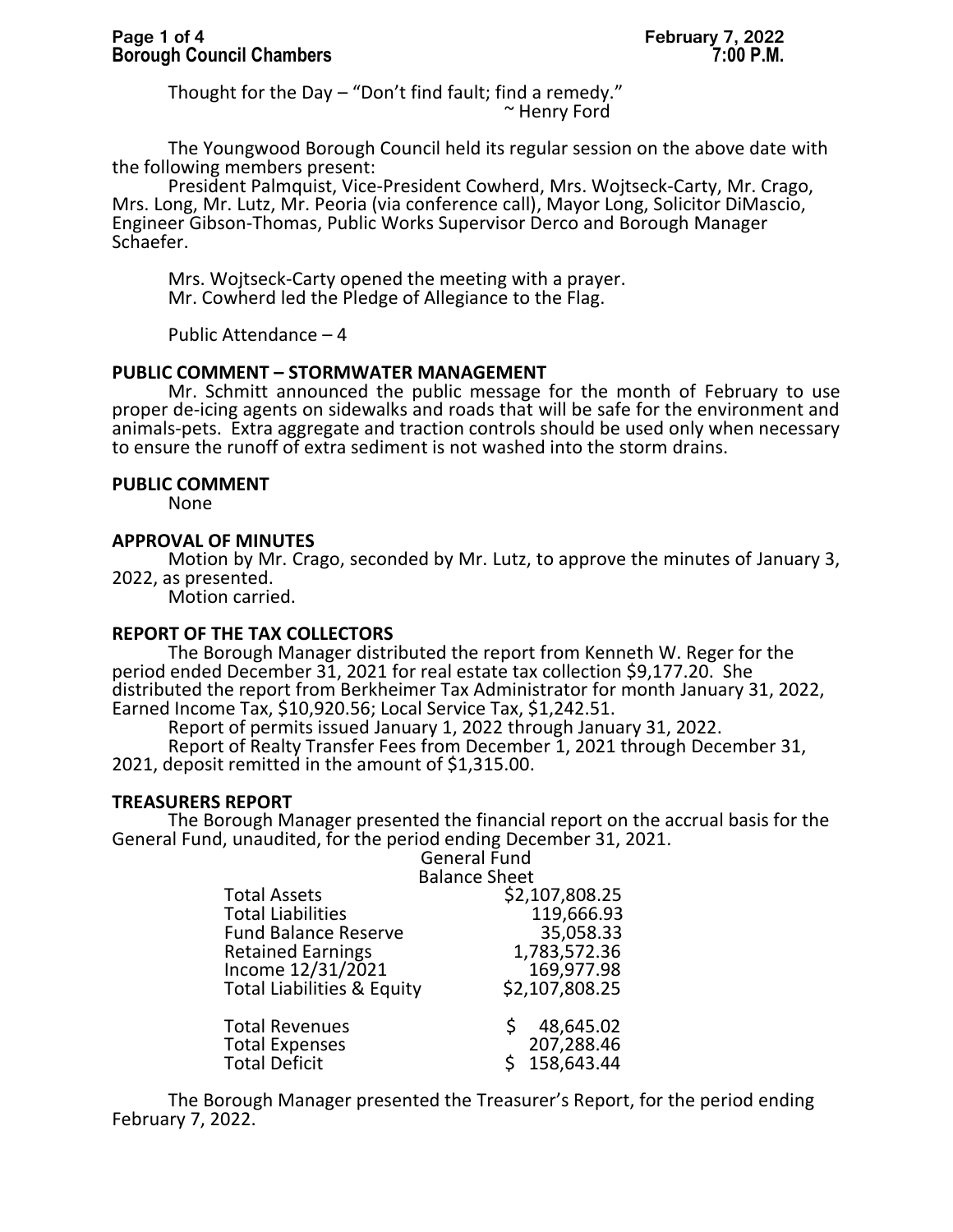| Treasurer's Report of Fund Balances as of December 31, 2021 |              |
|-------------------------------------------------------------|--------------|
| Capital Improvement Fund - General                          | \$187,832.10 |
| Liquid Fuels Fund                                           | 87,022.12    |
| Capital Improvement Fund - P & P                            | 44,384.09    |
| Fire Equipment & Apparatus                                  | 41,754.85    |
| Act 13 Fund                                                 | 16,322.09    |
| Cemetery Fund                                               | 3,334.11     |
| <b>Perpetual Care Fund</b>                                  | 4,874.46     |
| Perpetual Care – C.D.                                       | 6,028.73     |
| Perpetual Care - C.D.                                       | 12,854.90    |
| C.D.-Mellon Bank                                            | 4,204.71     |
| <b>Playground Fund</b>                                      | 6,275.55     |
| <b>Building Fund</b>                                        | 159,013.93   |
| <b>Bond Refinance</b>                                       | \$116,035.62 |

# **BILLS FOR APPROVAL**

The secretary presented Bills for Approval dated February 7, 2022, List 02-2022, General Fund - \$80,885.14. Motion by Mrs. Long, seconded by Mr. Crago, to approve Bills for Approval List 02-2022, as presented. Roll Call Vote:

| non can volch      |       |               |       |
|--------------------|-------|---------------|-------|
| Mrs. Long          | - Yes | Mr. Crago     | - Yes |
| Mrs. Carty         | - Yes | Mr. Cowherd   | - Yes |
| Mr. Lutz           | - Yes | Mr. Palmquist | - Yes |
| Mr. Peoria - Yes   |       |               |       |
| $7 - Yes$ $0 - No$ |       |               |       |
| Motion carried.    |       |               |       |
|                    |       |               |       |

# **COMMUNICATIONS**<br>1. Receive

Received deposit in the amount of \$804.54 from Crown Communications for February rent.

2. Received and emailed the Code Enforcement Report for the month of January as submitted by Mark Cypher.<br>3. Beceived deposit in the a

Received deposit in the amount of \$46,941.67 from Hempfield Township for the Local shared match for the East Hillis Street Bridge Project.

4. Received invitation for the Westmoreland Conservation District's annu;al municipal roundtable to be held on Friday, February 25<sup>th</sup> from 11:30 AM to 3:30 PM at the Conservation District. Cost is \$12.00/per person. RSVP needed by February 16<sup>th</sup>. Topics to be discussed: DEP permit process update, Stormwater and MS4 Resources, Multi-municipal projects, Agriculture and Timber Management updates and more.

Received email from resident Earl Null commending the Public Works Department on keeping the town's streets clean during inclement weather. Letter was read.

6. Received the Youngwood Volunteer Fire Department's 2021 Fire Report as submitted by Fire Chief Lloyd Crago.<br>7. Received compliance a

Received compliance audit for the Youngwood Volunteer Hose Company No. 1 Relief Association for period January 1, 2018 to December 31, 2020 as submitted by the PA Department of the Auditor General.

# **REPORT OF PUBLIC WORKS**

# F-550

The F-650 has been taken to the garage. It is having issues with the lights.

# **REPORT OF THE ENGINEER**

Updates

Reported he will be submitting a project for the PA-CFA grant that is due on March 15<sup>th</sup>. He will work with the Committee and the Manager for projects to be submitted. The grant is 100% funded.

Motion by Mr. Lutz, seconded by Mrs. Long, to amend the agenda to include approval to submit for the CFA grant funding.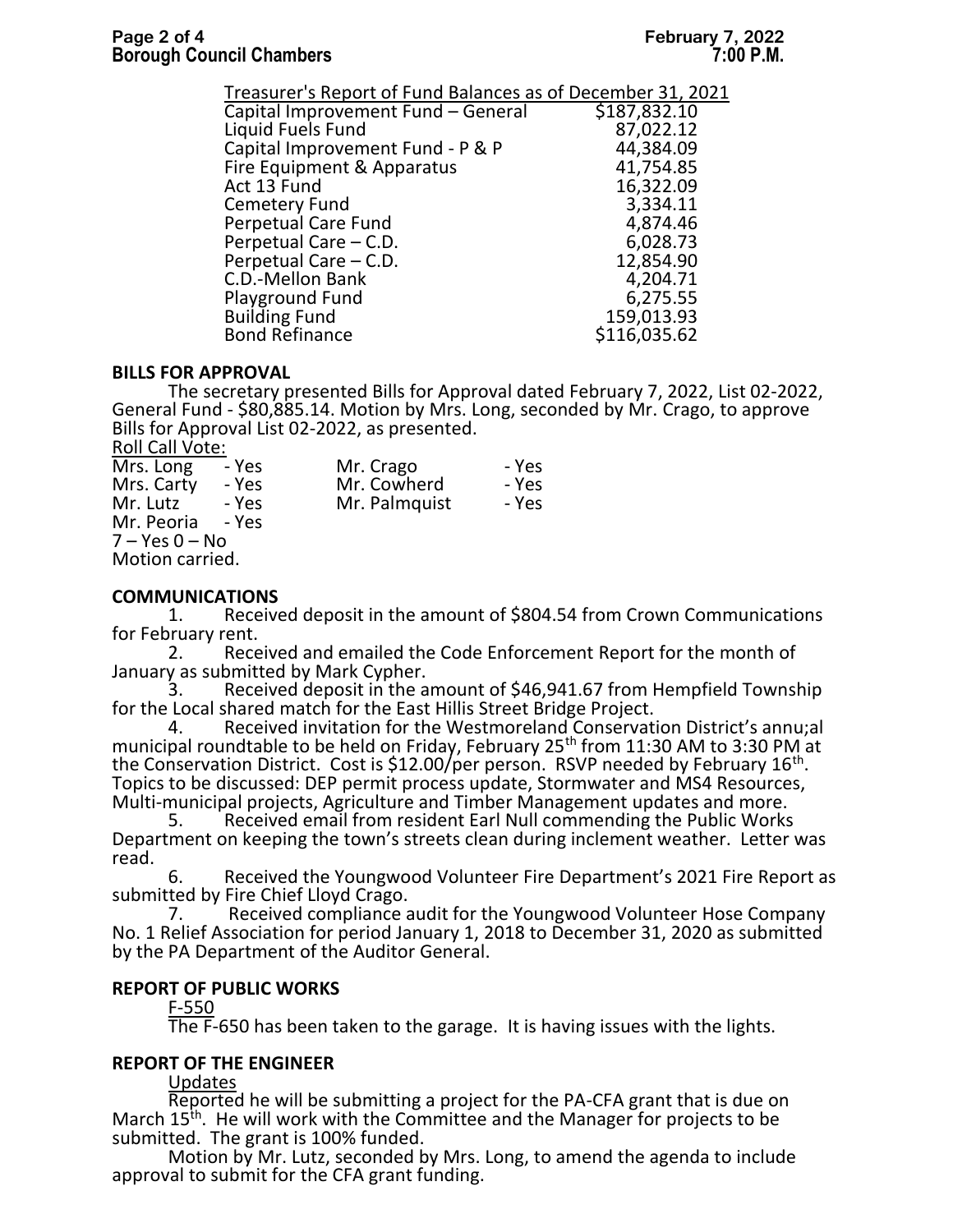Motion carried.

Motion by Mrs. Carty, seconded by Mr. Lutz, to authorize the Engineer to submit projects for CFA grant funding.

Motion carried.

# **REPORT OF THE SOLICITOR**

No report

# **NEW BUSINESS – COMMITTEE REPORTS NEW BUSINESS**

Industrial Appraisal

Motion by Mr. Peoria, seconded by Mrs. Long to table the vote on approving the contract with Industrial Appraisal pending the change in the cost.

# PennDOT Request - Chestnut Street

Motion by Mr. Crago, seconded by Mr. Lutz, to approve to the request of PennDOT to eliminate parking on the on the south side of Chestnut Street between 3<sup>rd</sup> (Route 119 North) and 4th Streets (Route 119 South).

Motion carried.

Motion by Mr. Crago, seconded by Mr. Cowherd, to amend the No Parking Ordinance by adding "no parking on the south side of Chestnut Street between 3rd (Route 119 North) and 4th Streets (Route 119 South) and advertise the same for public viewing.

Motion carried.

Intermunicipal Agreement – Hempfield Township – Racetrack Road

Motion by Mr. Crago, seconded by Mr. Cowherd, to enter into an intermunicipal agreement with Hempfield Township for the Borough's cost of the drainage and paving on Racetrack Road.

Motion carried.

Library Appointment

Motion by Mr. Lutz, seconded by Mr. Peoria, to appoint Janelle Narduzzi as Youngwood Borough's representative to the Greensburg Hempfield Library Board. Roll Call Vote:

| Mrs. Long  | - Yes    | Mr. Crago     | - Yes |
|------------|----------|---------------|-------|
| Mrs. Carty | - Yes    | Mr. Cowherd   | - Yes |
| Mr. Lutz   | - Yes    | Mr. Palmquist | - Yes |
| Mr. Peoria | - Yes    |               |       |
| $7 - Yes$  | $0 - No$ |               |       |

Motion carried.

# **REPORT OF MAYOR LONG**

Community Outreach and Events

The lighting on the Parklet sign needs repaired.

President Palmquist requested the Mayor to spearhead the Borough's 125<sup>th</sup> Anniversary Committee.

# **FINANCE/PERSONNEL – MR. COWHERD**

2021 Audit

The 2021 Audit is scheduled for February 9<sup>th</sup>.

Contest for Borough Logo

Mr. Cowherd is drafting wording for a contest to design a Borough logo. Utilizing Local Banks

Working on trying to have funds at all three banks located in the Borough. Property Search – Public Works Building

Reviewing possible areas to move the Public Works Building. Discussion was held staying where presently located, type of building and size of property needed.